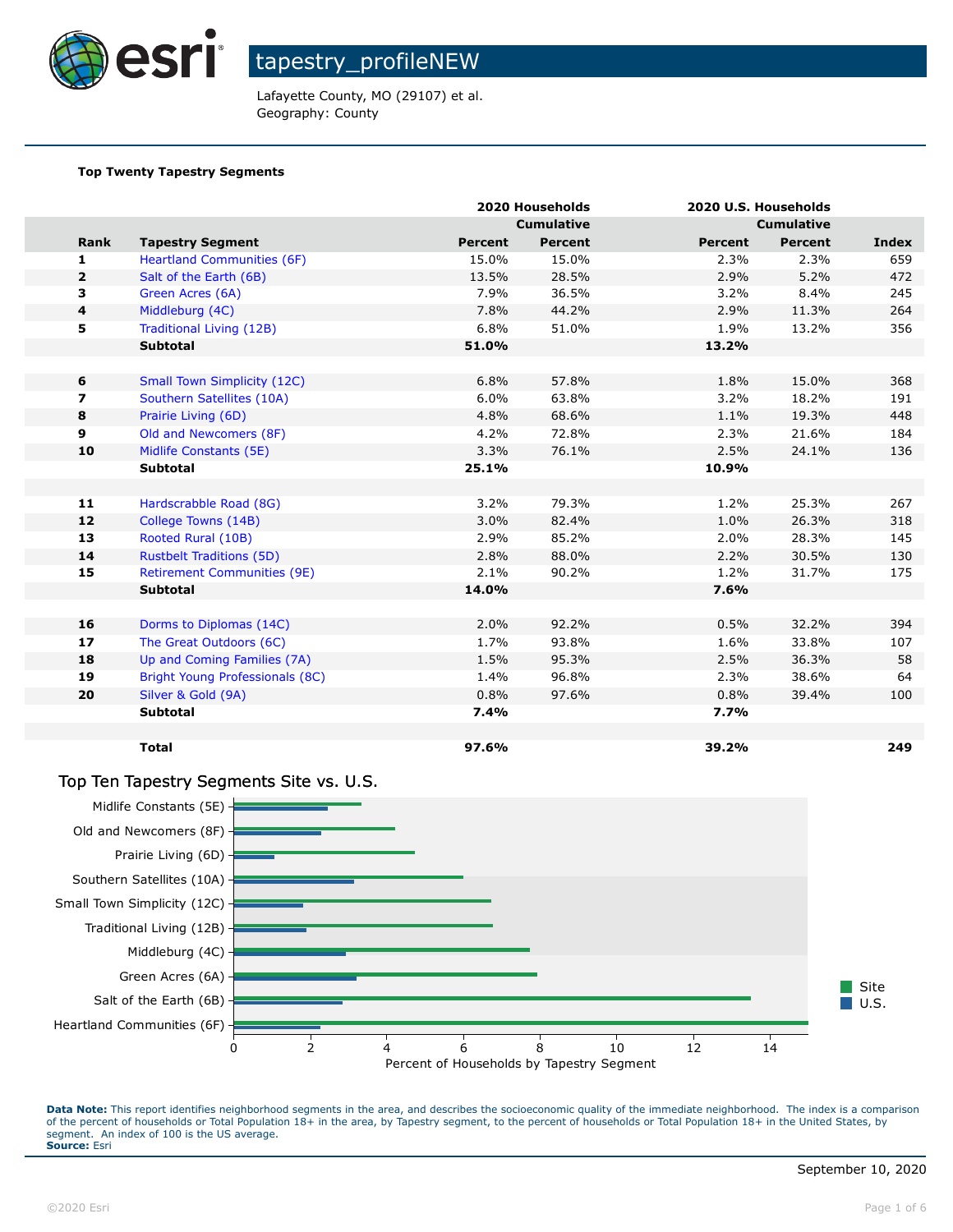

Lafayette County, MO (29107) et al. Geography: County



#### 2020 Tapestry Indexes by Total Population 18+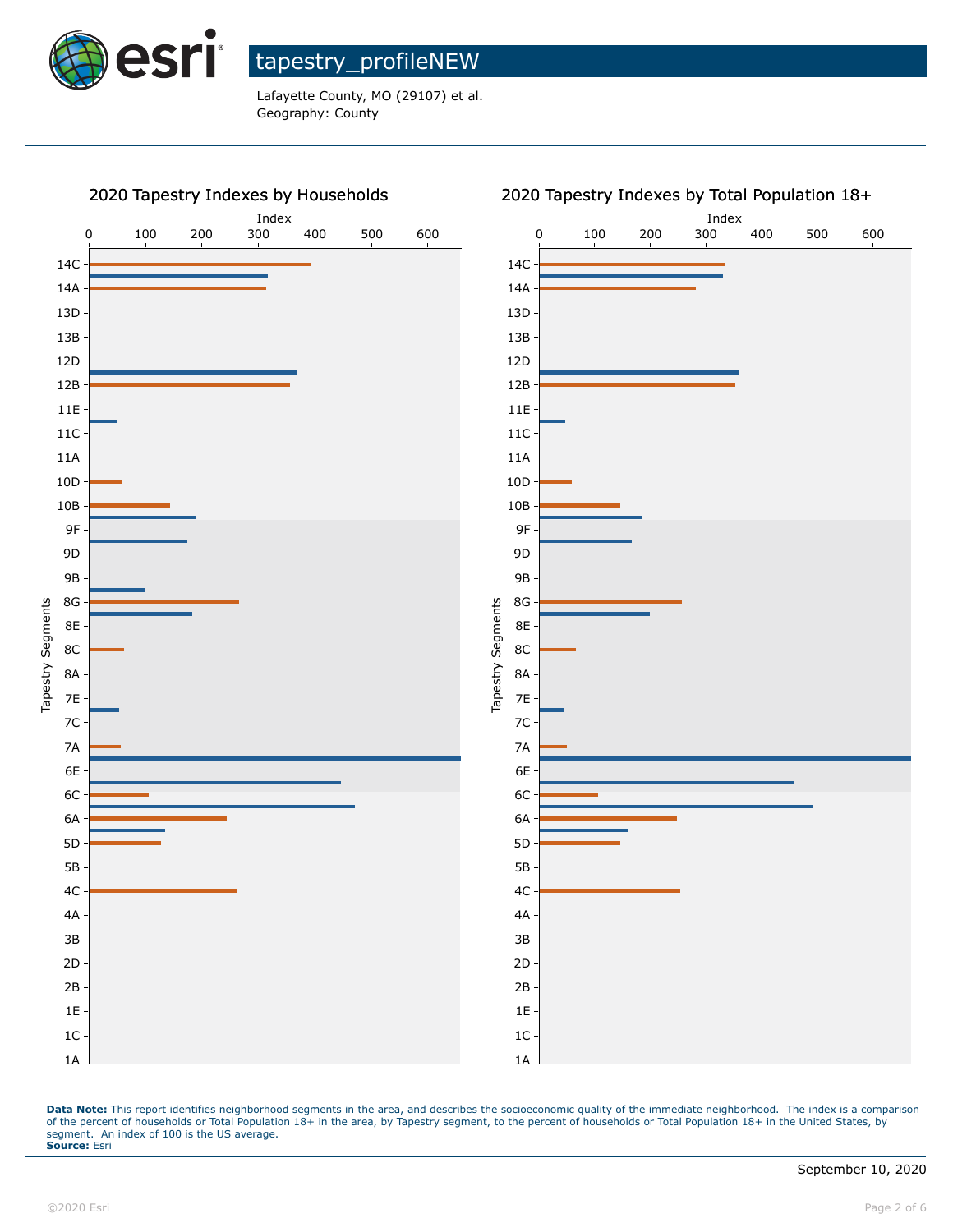

Lafayette County, MO (29107) et al. Geography: County

| <b>Tapestry LifeMode Groups</b>                 |               | 2020 Households | <b>2020 Adult Population</b> |               |         |              |
|-------------------------------------------------|---------------|-----------------|------------------------------|---------------|---------|--------------|
|                                                 | <b>Number</b> | <b>Percent</b>  | <b>Index</b>                 | <b>Number</b> | Percent | <b>Index</b> |
| Total:                                          | 68,273        | 100.0%          |                              | 137,739       | 100.0%  |              |
|                                                 |               |                 |                              |               |         |              |
| 1. Affluent Estates                             | 0             | $0.0\%$         | $\mathbf 0$                  | $\mathbf 0$   | 0.0%    | 0            |
| Top Tier (1A)                                   | 0             | 0.0%            | 0                            | 0             | 0.0%    | 0            |
| Professional Pride (1B)                         | $\mathbf 0$   | 0.0%            | 0                            | 0             | 0.0%    | $\mathsf 0$  |
| Boomburbs (1C)                                  | 0             | 0.0%            | 0                            | 0             | $0.0\%$ | 0            |
| Savvy Suburbanites (1D)                         | 0             | 0.0%            | 0                            | 0             | 0.0%    | $\mathsf 0$  |
| Exurbanites (1E)                                | 0             | 0.0%            | 0                            | 0             | $0.0\%$ | 0            |
|                                                 |               |                 |                              |               |         |              |
| 2. Upscale Avenues                              | $\mathbf 0$   | 0.0%            | 0                            | $\mathbf 0$   | $0.0\%$ | 0            |
| Urban Chic (2A)                                 | 0             | 0.0%            | 0                            | 0             | 0.0%    | $\mathbf 0$  |
| Pleasantville (2B)                              | 0             | 0.0%            | 0                            | 0             | $0.0\%$ | 0            |
| Pacific Heights (2C)                            | 0             | 0.0%            | 0                            | 0             | 0.0%    | $\mathbf 0$  |
| <b>Enterprising Professionals (2D)</b>          | 0             | 0.0%            | 0                            | 0             | $0.0\%$ | 0            |
|                                                 |               |                 |                              |               |         |              |
| 3. Uptown Individuals                           | $\mathbf 0$   | $0.0\%$         | 0                            | 0             | $0.0\%$ | 0            |
| Laptops and Lattes (3A)                         | 0             | 0.0%            | 0                            | 0             | 0.0%    | 0            |
| Metro Renters (3B)                              | 0             | 0.0%            | 0                            | 0             | 0.0%    | 0            |
| Trendsetters (3C)                               | 0             | 0.0%            | 0                            | 0             | 0.0%    | $\mathbf 0$  |
|                                                 |               |                 |                              |               |         |              |
| 4. Family Landscapes                            | 5,295         | 7.8%            | 102                          | 10,305        | 7.5%    | 94           |
| Soccer Moms (4A)                                | 0             | 0.0%            | 0                            | 0             | 0.0%    | 0            |
| Home Improvement (4B)                           | 0             | 0.0%            | $\pmb{0}$                    | 0             | 0.0%    | $\mathbf 0$  |
| Middleburg (4C)                                 | 5,295         | 7.8%            | 264                          | 10,305        | 7.5%    | 255          |
|                                                 |               |                 |                              |               | 6.8%    |              |
| 5. GenXurban                                    | 4,215<br>0    | 6.2%<br>0.0%    | 55<br>$\pmb{0}$              | 9,334         | 0.0%    | 63           |
| Comfortable Empty Nesters (5A)<br>In Style (5B) | 0             | 0.0%            | 0                            | 0<br>0        | 0.0%    | 0<br>0       |
| Parks and Rec (5C)                              | $\mathbf 0$   | 0.0%            | 0                            | 0             | 0.0%    | $\mathbf 0$  |
| <b>Rustbelt Traditions (5D)</b>                 | 1,930         | 2.8%            | 130                          | 4,122         | 3.0%    | 146          |
| Midlife Constants (5E)                          | 2,285         | 3.3%            | 136                          | 5,212         | 3.8%    | 162          |
|                                                 |               |                 |                              |               |         |              |
| <b>6. Cozy Country Living</b>                   | 29,292        | 42.9%           | 356                          | 59,475        | 43.2%   | 364          |
| Green Acres (6A)                                | 5,419         | 7.9%            | 245                          | 11,548        | 8.4%    | 249          |
| Salt of the Earth (6B)                          | 9,231         | 13.5%           | 472                          | 19,507        | 14.2%   | 493          |
| The Great Outdoors (6C)                         | 1,145         | 1.7%            | 107                          | 2,295         | 1.7%    | 108          |
| Prairie Living (6D)                             | 3,248         | 4.8%            | 448                          | 6,513         | 4.7%    | 461          |
| <b>Rural Resort Dwellers (6E)</b>               | 0             | 0.0%            | 0                            | 0             | 0.0%    | $\Omega$     |
| <b>Heartland Communities (6F)</b>               | 10,249        | 15.0%           | 659                          | 19,612        | 14.2%   | 670          |
|                                                 |               |                 |                              |               |         |              |
| 7. Ethnic Enclaves                              | 1,402         | 2.1%            | 29                           | 2,685         | 1.9%    | 23           |
| Up and Coming Families (7A)                     | 1,010         | 1.5%            | 58                           | 1,884         | 1.4%    | 51           |
| Urban Villages (7B)                             | 0             | 0.0%            | 0                            | 0             | 0.0%    | $\mathbf 0$  |
| American Dreamers (7C)                          | 0             | 0.0%            | 0                            | 0             | 0.0%    | 0            |
| Barrios Urbanos (7D)                            | 392           | 0.6%            | 55                           | 801           | 0.6%    | 46           |
| Valley Growers (7E)                             | 0             | 0.0%            | 0                            | 0             | 0.0%    | $\mathbf 0$  |
| Southwestern Families (7F)                      | 0             | 0.0%            | 0                            | 0             | 0.0%    | $\mathbf 0$  |
|                                                 |               |                 |                              |               |         |              |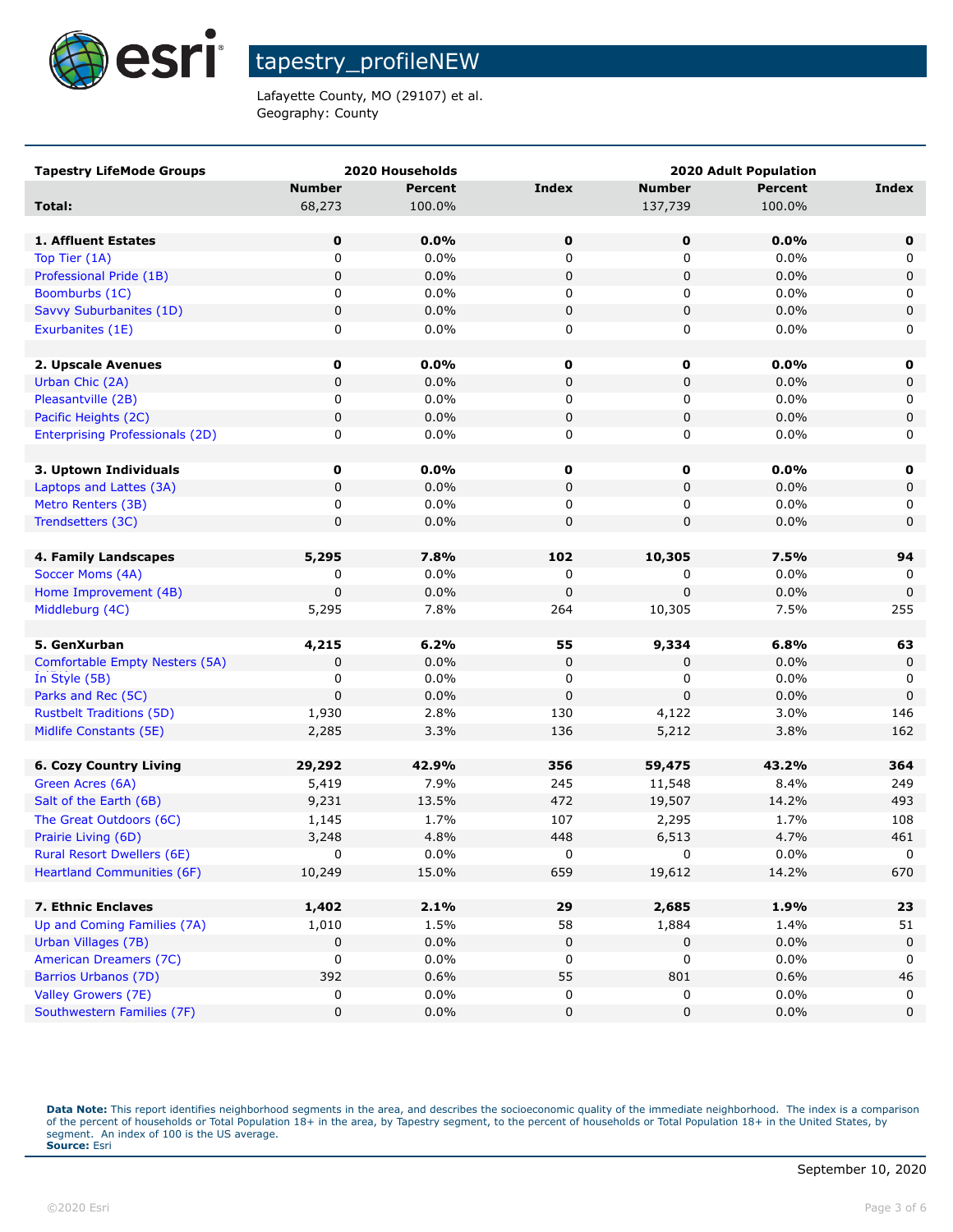

Lafayette County, MO (29107) et al. Geography: County

| <b>Tapestry LifeMode Groups</b>        |               | 2020 Households | <b>2020 Adult Population</b> |                      |                |              |
|----------------------------------------|---------------|-----------------|------------------------------|----------------------|----------------|--------------|
|                                        | <b>Number</b> | <b>Percent</b>  | Index                        | <b>Number</b>        | <b>Percent</b> | <b>Index</b> |
| Total:                                 | 68,273        | 100.0%          |                              | 137,739              | 100.0%         |              |
|                                        |               |                 |                              |                      |                |              |
| 8. Middle Ground                       | 6,057         | 8.9%            | 82                           | 11,405               | 8.3%           | 82           |
| City Lights (8A)                       | 0             | $0.0\%$         | 0                            | 0                    | 0.0%           | 0            |
| Emerald City (8B)                      | 0             | 0.0%            | $\mathbf 0$                  | $\Omega$             | 0.0%           | $\Omega$     |
| <b>Bright Young Professionals (8C)</b> | 989           | 1.4%            | 64                           | 1,869                | 1.4%           | 67           |
| Downtown Melting Pot (8D)              | $\mathbf 0$   | $0.0\%$         | $\mathbf 0$                  | 0                    | 0.0%           | $\mathbf 0$  |
| Front Porches (8E)                     | $\mathbf 0$   | $0.0\%$         | 0                            | $\mathbf 0$          | 0.0%           | 0            |
| Old and Newcomers (8F)                 | 2,893         | 4.2%            | 184                          | 5,467                | 4.0%           | 200          |
| Hardscrabble Road (8G)                 | 2,175         | 3.2%            | 267                          | 4,069                | 3.0%           | 258          |
|                                        |               |                 |                              |                      |                |              |
| 9. Senior Styles                       | 1,981         | 2.9%            | 50                           | 3,389                | 2.5%           | 49           |
| Silver & Gold (9A)                     | 537           | 0.8%            | 100                          | 1,059                | 0.8%           | 108          |
| Golden Years (9B)                      | 0             | $0.0\%$         | 0                            | 0                    | 0.0%           | 0            |
| The Elders (9C)                        | $\mathbf 0$   | 0.0%            | $\mathbf 0$                  | $\mathbf 0$          | 0.0%           | $\mathbf 0$  |
| Senior Escapes (9D)                    | 0             | $0.0\%$         | 0                            | 0                    | 0.0%           | 0            |
| <b>Retirement Communities (9E)</b>     | 1,444         | 2.1%            | 175                          | 2,330                | 1.7%           | 168          |
| Social Security Set (9F)               | 0             | 0.0%            | 0                            | 0                    | 0.0%           | 0            |
| <b>10. Rustic Outposts</b>             |               |                 |                              |                      |                |              |
| Southern Satellites (10A)              | 6,546         | 9.6%            | 116                          | 13,204               | 9.6%           | 115          |
| Rooted Rural (10B)                     | 4,118         | 6.0%<br>2.9%    | 191<br>145                   | 8,287                | 6.0%<br>2.9%   | 187<br>146   |
| Diners & Miners (10C)                  | 1,950<br>0    | 0.0%            | $\mathbf 0$                  | 3,934<br>$\mathbf 0$ | 0.0%           | $\mathbf 0$  |
| Down the Road (10D)                    | 478           | 0.7%            | 61                           | 983                  | 0.7%           | 61           |
| Rural Bypasses (10E)                   | 0             | 0.0%            | 0                            | $\mathbf 0$          | 0.0%           | $\mathbf 0$  |
|                                        |               |                 |                              |                      |                |              |
| 11. Midtown Singles                    | 485           | 0.7%            | 12                           | 795                  | 0.6%           | 11           |
| City Strivers (11A)                    | 0             | $0.0\%$         | 0                            | 0                    | 0.0%           | 0            |
| Young and Restless (11B)               | $\mathbf 0$   | 0.0%            | $\mathbf 0$                  | $\pmb{0}$            | 0.0%           | $\mathbf 0$  |
| Metro Fusion (11C)                     | 0             | 0.0%            | 0                            | 0                    | 0.0%           | $\Omega$     |
| Set to Impress (11D)                   | 485           | 0.7%            | 51                           | 795                  | 0.6%           | 49           |
| City Commons (11E)                     | 0             | 0.0%            | 0                            | $\mathbf 0$          | 0.0%           | $\mathbf 0$  |
|                                        |               |                 |                              |                      |                |              |
| 12. Hometown                           | 9,244         | 13.5%           | 224                          | 16,898               | 12.3%          | 215          |
| Family Foundations (12A)               | $\mathbf 0$   | 0.0%            | 0                            | $\mathbf 0$          | 0.0%           | $\Omega$     |
| <b>Traditional Living (12B)</b>        | 4,634         | 6.8%            | 356                          | 8,663                | 6.3%           | 354          |
| <b>Small Town Simplicity (12C)</b>     | 4,610         | 6.8%            | 368                          | 8,235                | 6.0%           | 361          |
| Modest Income Homes (12D)              | 0             | 0.0%            | 0                            | 0                    | 0.0%           | 0            |
| 13. Next Wave                          | 0             | $0.0\%$         | 0                            | 0                    | $0.0\%$        |              |
| <b>International Marketplace (13A)</b> | 0             | 0.0%            | 0                            | $\mathbf 0$          | 0.0%           | 0            |
| Las Casas (13B)                        | 0             | 0.0%            | 0                            | 0                    | 0.0%           | 0            |
| <b>NeWest Residents (13C)</b>          | $\mathbf 0$   | 0.0%            | 0                            | $\pmb{0}$            | 0.0%           | 0            |
| Fresh Ambitions (13D)                  | 0             | $0.0\%$         | 0                            | 0                    | 0.0%           | 0            |
| High Rise Renters (13E)                | 0             | 0.0%            | 0                            | $\mathbf 0$          | 0.0%           | 0            |
|                                        |               |                 |                              |                      |                |              |
| 14. Scholars and Patriots              | 3,756         | 5.5%            | 342                          | 10,249               | 7.4%           | 327          |
| Military Proximity (14A)               | 314           | 0.5%            | 314                          | 1,057                | 0.8%           | 283          |
| College Towns (14B)                    | 2,074         | 3.0%            | 318                          | 4,715                | 3.4%           | 332          |
| Dorms to Diplomas (14C)                | 1,368         | 2.0%            | 394                          | 4,477                | 3.3%           | 334          |
|                                        |               |                 |                              |                      |                |              |
| Unclassified (15)                      | 0             | 0.0%            | 0                            | 0                    | 0.0%           | 0            |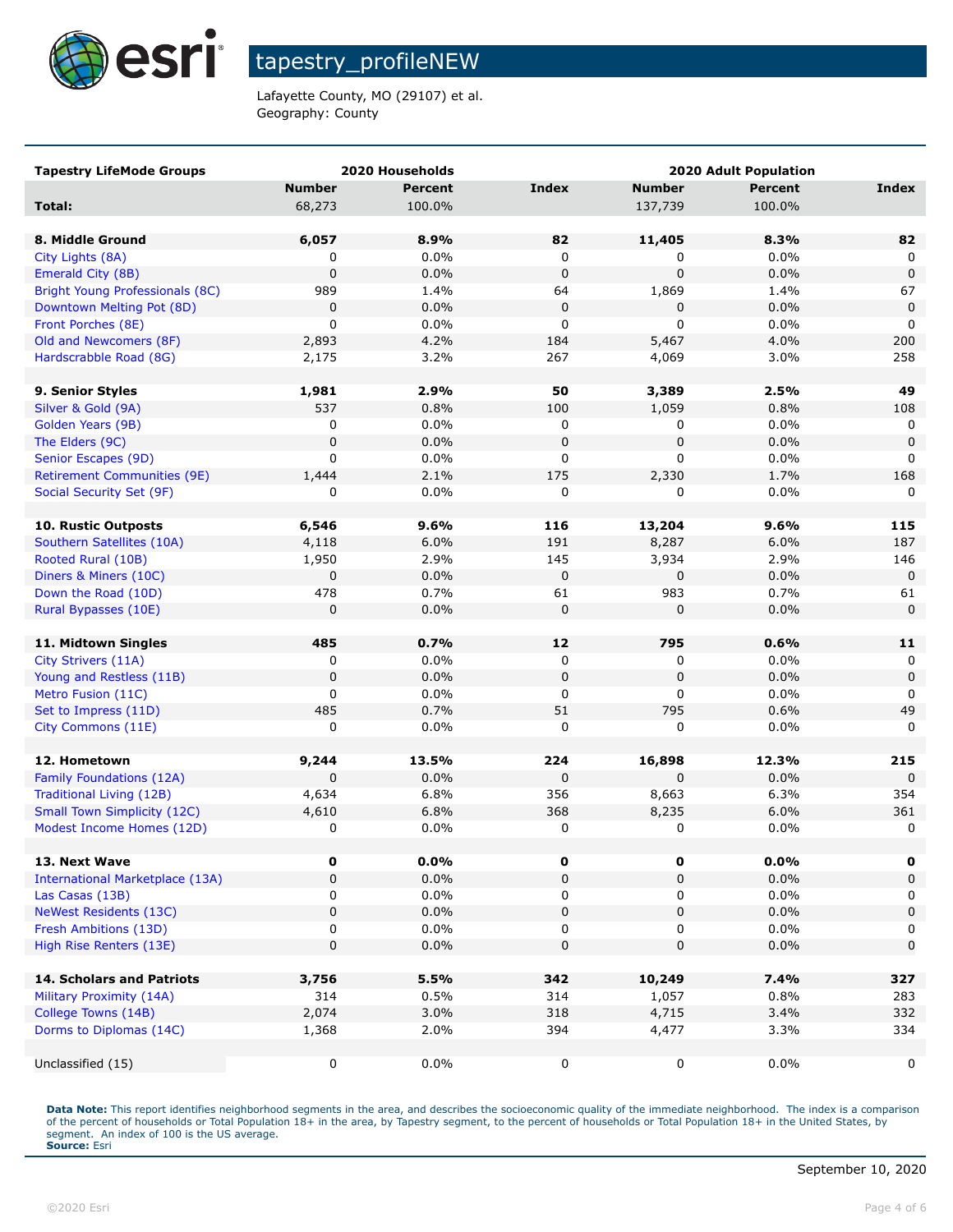

Lafayette County, MO (29107) et al. Geography: County

| <b>Tapestry Urbanization Groups</b>    |                | 2020 Households |              |                | <b>2020 Adult Population</b> |              |
|----------------------------------------|----------------|-----------------|--------------|----------------|------------------------------|--------------|
|                                        | <b>Number</b>  | <b>Percent</b>  | <b>Index</b> | <b>Number</b>  | <b>Percent</b>               | <b>Index</b> |
| Total:                                 | 68,273         | 100.0%          |              | 137,739        | 100.0%                       |              |
|                                        |                |                 |              |                |                              |              |
| 1. Principal Urban Center              | 0              | 0.0%            | $\mathbf 0$  | 0              | 0.0%                         | 0            |
| Laptops and Lattes (3A)                | 0              | 0.0%            | 0            | 0              | 0.0%                         | 0            |
| Metro Renters (3B)                     | $\mathbf 0$    | 0.0%            | $\mathbf 0$  | $\mathbf 0$    | 0.0%                         | 0            |
| Trendsetters (3C)                      | $\mathbf 0$    | 0.0%            | 0            | 0              | 0.0%                         | 0            |
| Downtown Melting Pot (8D)              | $\pmb{0}$      | 0.0%            | $\pmb{0}$    | $\mathsf 0$    | 0.0%                         | 0            |
| City Strivers (11A)                    | 0              | 0.0%            | 0            | 0              | 0.0%                         | 0            |
| <b>NeWest Residents (13C)</b>          | $\pmb{0}$      | 0.0%            | $\mathbf 0$  | $\pmb{0}$      | 0.0%                         | 0            |
| Fresh Ambitions (13D)                  | 0              | 0.0%            | $\mathbf 0$  | 0              | 0.0%                         | 0            |
| High Rise Renters (13E)                | $\pmb{0}$      | 0.0%            | $\pmb{0}$    | 0              | 0.0%                         | $\pmb{0}$    |
|                                        |                |                 |              |                |                              |              |
| 2. Urban Periphery                     | 3,311          | 4.8%            | 29           | 6,792          | 4.9%                         | 28           |
| Pacific Heights (2C)                   | 0              | 0.0%            | 0            | 0              | 0.0%                         | $\Omega$     |
| <b>Rustbelt Traditions (5D)</b>        | 1,930          | 2.8%            | 130          | 4,122          | 3.0%                         | 146          |
| Urban Villages (7B)                    | 0              | 0.0%            | 0            | 0              | 0.0%                         | 0            |
| American Dreamers (7C)                 | $\overline{0}$ | 0.0%            | $\mathbf 0$  | 0              | 0.0%                         | $\Omega$     |
| Barrios Urbanos (7D)                   | 392            | 0.6%            | 55           | 801            | 0.6%                         | 46           |
| Southwestern Families (7F)             | $\mathbf 0$    | 0.0%            | $\mathbf 0$  | 0              | 0.0%                         | $\pmb{0}$    |
| City Lights (8A)                       | $\mathbf 0$    | 0.0%            | $\mathbf 0$  | $\overline{0}$ | 0.0%                         | 0            |
| <b>Bright Young Professionals (8C)</b> | 989            | 1.4%            | 64           | 1,869          | 1.4%                         | 67           |
| Metro Fusion (11C)                     | 0              | 0.0%            | $\mathbf 0$  | 0              | 0.0%                         | $\mathbf 0$  |
| Family Foundations (12A)               | $\mathbf 0$    | 0.0%            | $\mathbf 0$  | 0              | 0.0%                         | $\mathbf 0$  |
| Modest Income Homes (12D)              | $\mathbf 0$    | 0.0%            | $\pmb{0}$    | 0              | 0.0%                         | 0            |
| <b>International Marketplace (13A)</b> | $\pmb{0}$      | 0.0%            | $\mathbf 0$  | $\mathsf 0$    | 0.0%                         | $\pmb{0}$    |
| Las Casas (13B)                        | $\mathbf 0$    | 0.0%            | 0            | 0              | 0.0%                         | 0            |
|                                        |                |                 |              |                |                              |              |
| 3. Metro Cities                        | 15,073         | 22.1%           | 122          | 30,516         | 22.2%                        | 132          |
| In Style (5B)                          | 0              | 0.0%            | $\mathbf 0$  | 0              | 0.0%                         | 0            |
| Emerald City (8B)                      | 0              | 0.0%            | 0            | 0              | 0.0%                         | 0            |
| Front Porches (8E)                     | $\Omega$       | 0.0%            | $\mathbf 0$  | $\overline{0}$ | 0.0%                         | $\mathbf 0$  |
| Old and Newcomers (8F)                 | 2,893          | 4.2%            | 184          | 5,467          | 4.0%                         | 200          |
| Hardscrabble Road (8G)                 | 2,175          | 3.2%            | 267          | 4,069          | 3.0%                         | 258          |
| <b>Retirement Communities (9E)</b>     | 1,444          | 2.1%            | 175          | 2,330          | 1.7%                         | 168          |
| Social Security Set (9F)               | $\pmb{0}$      | 0.0%            | $\mathbf 0$  | 0              | 0.0%                         | $\mathbf 0$  |
| Young and Restless (11B)               | $\mathbf 0$    | 0.0%            | $\mathbf 0$  | 0              | 0.0%                         | 0            |
| Set to Impress (11D)                   | 485            | 0.7%            | 51           | 795            | 0.6%                         | 49           |
| City Commons (11E)                     | $\mathbf 0$    | 0.0%            | $\pmb{0}$    | 0              | 0.0%                         | $\mathbf 0$  |
| Traditional Living (12B)               | 4,634          | 6.8%            | 356          | 8,663          | 6.3%                         | 354          |
| College Towns (14B)                    | 2,074          | 3.0%            | 318          | 4,715          | 3.4%                         | 332          |
| Dorms to Diplomas (14C)                | 1,368          | 2.0%            | 394          | 4,477          | 3.3%                         | 334          |